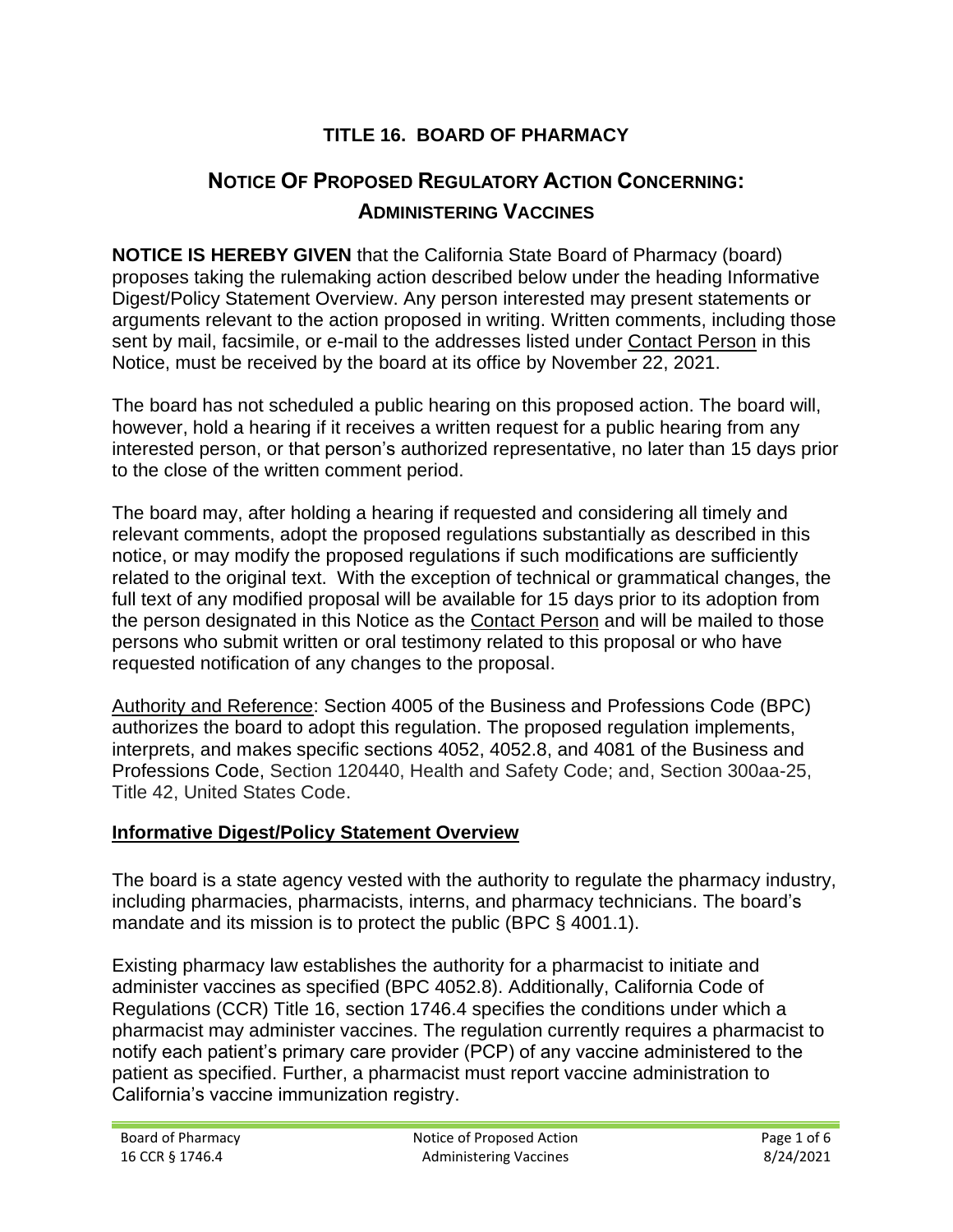Department of Public Health, physicians, including PCPs, currently have access to As part of both the state and national responses to the COVID-19 pandemic, pharmacists and pharmacies have served as a primary access point for patients to receive their COVID-19 vaccines. This access point was possible, in part, because the board approved a waiver effective December 17, 2020 (and available on the Board's web site) to the mandatory notification requirement in section 1746.4(d) to each patient's PCP during the recently declared COVID-19 related statewide emergency declaration. Under the conditions of the waiver a pharmacist is not required to notify each patient's PCP if specified conditions are met, including that the pharmacist continue reporting vaccinations administered to a vaccination registry. As BPC 4052.8(b)(3) requires compliance with state and federal recordkeeping and reporting requirements (Title 42, United States Code, section 300aa-25), including reporting vaccinations in the immunization registry developed and maintained by the California vaccine administration records for their patients without the additional notification from pharmacists.

 patient's PCP within 14 days. Optometrists are required to provide documentation of the Assembly Bill 526 (Wood, Statutes of 2021), is under committee discussion with the Additionally, other health care providers, specifically, optometrists (BPC 3041(g)(1)), have the authority to administer certain vaccinations but are not obligated to notify the immunization to the patient's PCP if the patient provides the PCP's information. Further, California Legislature, and will grant authority to dentists and podiatrists to provide certain vaccinations without any requirement to notify the patient's PCP within 14 days of administration.

 requested by the patient as the patient has the right to request such notification. This proposal will permanently remove the 14-day mandatory reporting requirement to each patient's PCP as the notification is duplicative and creates additional workload for the pharmacist and pharmacy when the vaccination information is readily available to the patient's PCP through the immunization registry of the California Department of Public Health. Instead, the proposal will require reporting to the patient's PCP, only if Notably, the reporting requirement to notify a pregnant patient's prenatal care provider, if known, of the administered vaccine, will remain due to the time sensitive nature of the medical treatment for pregnant patients.

# **Anticipated Benefits of the Proposed Regulations**

 By eliminating the current, mandatory 14-day reporting requirement, imposed only on requested by the patient, will ease some of the administrative burden for pharmacists. Reducing some of the administrative burden will increase the availability of the pharmacists, the board is more closely aligning its regulation with the statutory reporting requirements in BPC 4052.8 as well as the reporting requirements for other health care providers. Additionally, making the reporting requirement mandatory only when pharmacists to provide patient-centered care, which is a benefit to public health. In addition, eliminating the word "ongoing" from the continuing education requirement in subsection (c) of Section 1746.4 will help avoid confusion for the regulated public regarding the board's continuing education completion requirements.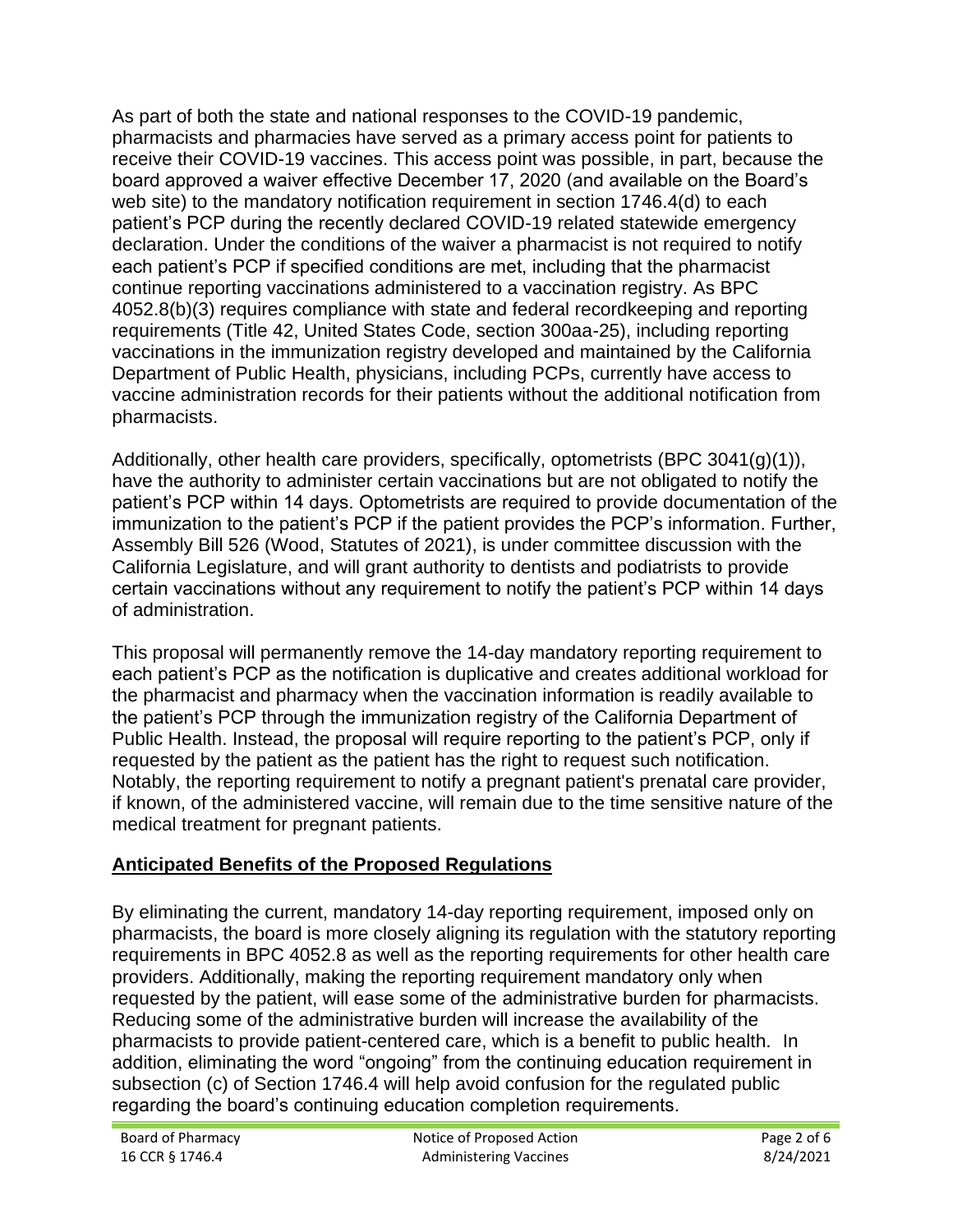# **Consistency and Compatibility with Existing State Regulations**

While developing these regulations and amendments, the board conducted a search of similar regulations on this topic and concluded that these regulations are neither inconsistent nor incompatible with existing state regulations. As noted above, these amendments make state law more consistent with federal law.

## **Fiscal Impact and Related Estimates**

 Costs/Savings in Federal Funding to the State: None Fiscal Impact on Public Agencies Including Costs/Savings to State Agencies or

Nondiscretionary Costs/Savings to Local Agencies: None

Local Mandate: None

 Cost to Any Local Agency or School District for Which Government Code Sections 17500 - 17630 Require Reimbursement: None

### Business Impact:

 including the inability of California businesses to compete with businesses in other The board has made the initial determination that the proposed regulations will not have a significant statewide adverse economic impact directly affecting businesses States.

This initial determination is based on the following facts:

 This initial determination is based on the absence of testimony to that effect during the public discussion and development of the proposed amendments to the requirement would ease some of the administrative burden on pharmacists which regulation. The board determined that eliminating the mandatory 14-day reporting will increase the availability of the pharmacists to provide patient-centered care, which may result in a minor cost savings to licensees.

#### Cost Impact on Representative Private Person or Business:

 The board is not aware of any negative cost impacts that a representative private person or business would necessarily incur in reasonable compliance with proposed action. Eliminating the mandatory 14-day reporting requirement would ease some of the administrative burden on pharmacists which will increase the availability of the pharmacists to provide patient-centered care, which may result in a minor cost savings to licensees

**Effect on Housing Costs: None**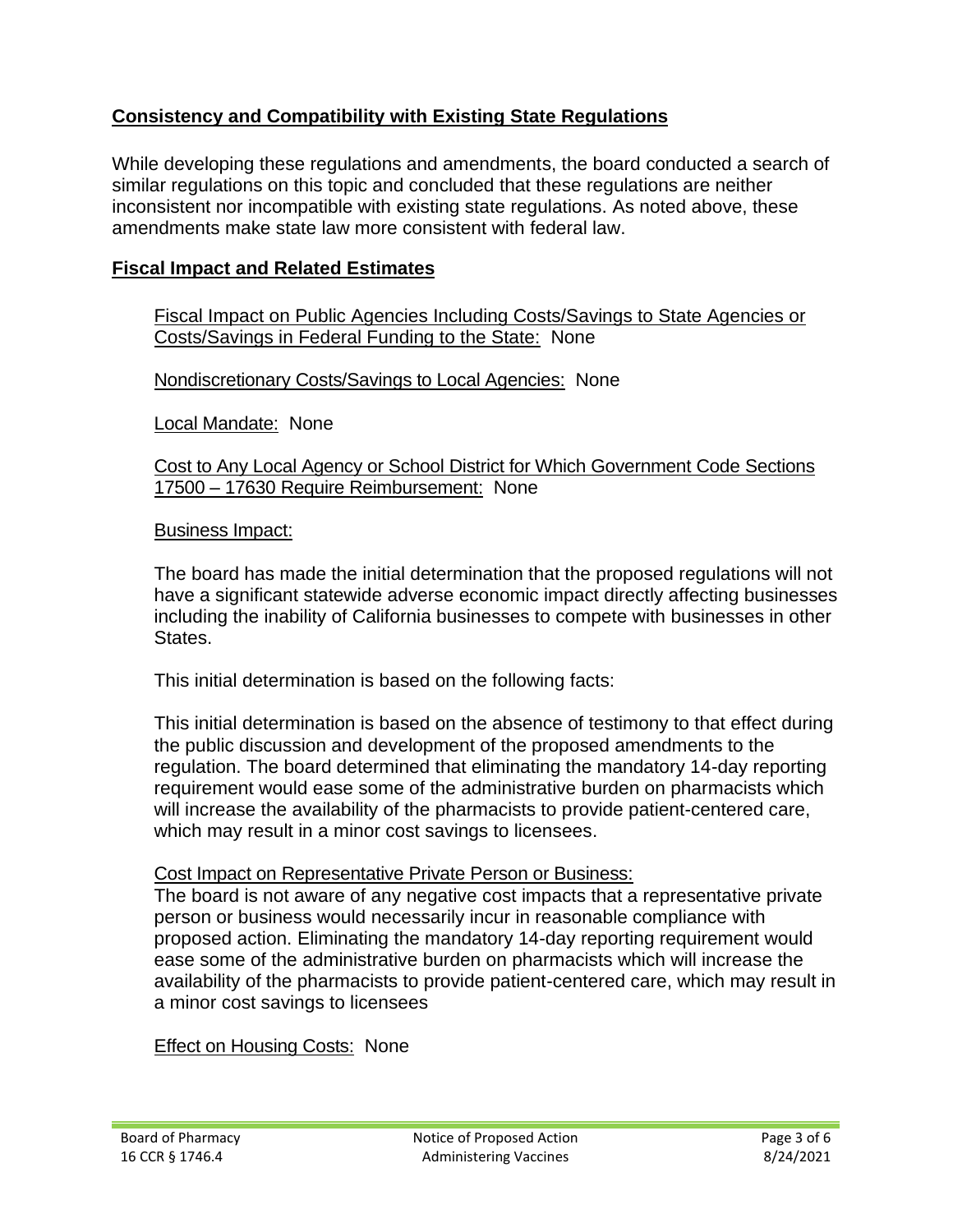# **Effect on Small Business**:

While the board does not have, nor does it maintain, data to determine if any of its licensees (pharmacies and clinics) are a "small business," as defined in Government Code section 11342.610, the board has made an initial determination that the proposed regulatory action will not affect small businesses. Although the proposed regulation will directly affect businesses statewide, which may include small businesses, the board does not anticipate any adverse economic impact. No costs were identified because the board determined that eliminating the mandatory 14-day reporting requirement would ease some of the administrative burden on pharmacists which will increase the availability of the pharmacists to provide patient-centered care, which may result in a minor cost savings to licensees.

### **Results of Economic Impact Assessment/Analysis**:

### Impact on Jobs/New Businesses:

The Board concludes that:

- (1) this proposal will not create jobs within California;
- (2) this proposal will not eliminate jobs within California;
- (3) this proposal will not create new businesses within California;
- (4) this proposal will not eliminate existing businesses within California; and,
- (5) this proposal will not expand businesses currently doing business in the State of California.

The board determined that this proposal will not cause any of the foregoing because these changes are not of sufficient magnitude to create those impacts. This proposal simply eliminates a single reporting requirement for pharmacists and strikes a confusing word from the continuing education provisions, which may result in minor cost savings to the licensees.

 Additionally, the board determined that this regulatory proposal will not impact benefits the health and welfare of California residents by increasing the availability worker safety, or the state's environment as these changes do not involve worker safety or the environment. The board has determined that this regulatory proposal of the pharmacists to provide patient-centered care.

### **Consideration of Alternatives**

 proposal described in this Notice, or would be more cost effective to affected private The Board determined that no reasonable alternative that it considered to the regulation, or that has otherwise been identified and brought to its attention, would either be more effective in carrying out the purpose for which the action is proposed, would be as effective and less burdensome to affected private persons than the persons and equally effective in implementing the statutory policy or other provision of law.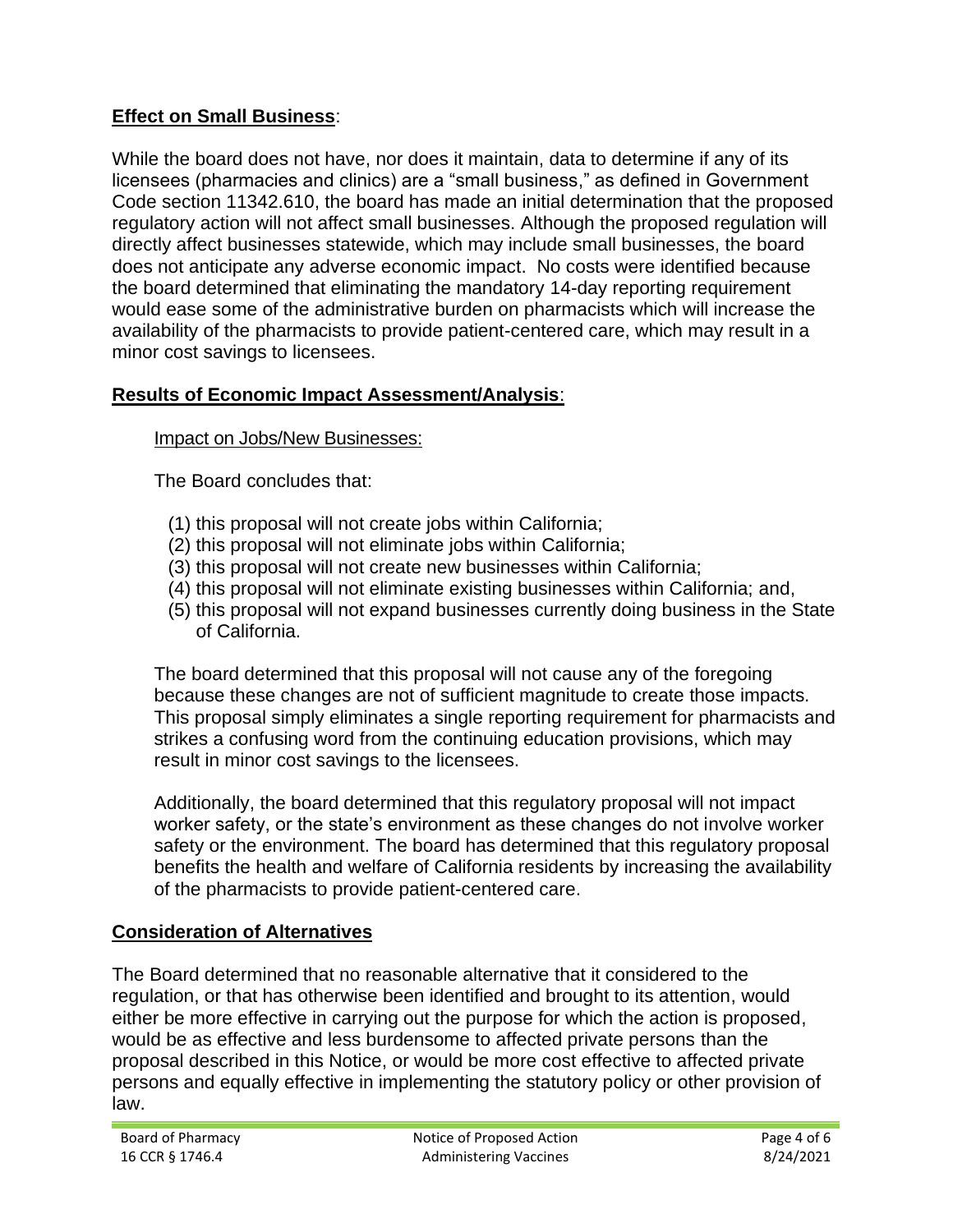The board considered not removing the mandatory 14-day reporting requirement; however, the board determined that easing the administrative burden and more closely aligning the board's regulation with other licensed healthcare professionals was a benefit to patient safety.

Any interested person may present statements or arguments in writing relevant to the above determinations at the address listed for the Contact Person during the written comment period.

### **Availability of Text of Proposal and Initial Statement of Reasons**

 language of the proposed regulations, the Initial Statement of Reasons, and all of the The Board has prepared an Initial Statement of Reasons for the proposed action and has available all the information upon which the proposal is based. Copies of the exact information upon which the proposal is based, may be obtained upon request from the Board of Pharmacy at 2720 Gateway Oaks Drive, Ste. 100, Sacramento, California 95833, or from the Board of Pharmacy's website at [http://www.pharmacy.ca.gov.](http://www.pharmacy.ca.gov/)

### **Availability and Location of the Final Statement of Reasons and Rulemaking File**

 rulemaking file which is available for public inspection by contacting the person named All the information upon which the proposed regulations are based is contained in the below.

You may obtain a copy of the final statement of reasons once it has been prepared, by making a written request to the contact person named below or by accessing the website listed below.

### **Contact Person**

 Inquiries or comments concerning the proposed rulemaking action may be addressed to:

| Name:<br>Address:<br>Phone No.:<br>Fax No.:<br>E-Mail Address:<br>The backup contact person is:<br>Name:<br>Address:<br>Phone No.:<br>Fax No.:<br>E-Mail Address: | Lori Martinez<br>2720 Gateway Oaks Drive, Ste. 100<br>Sacramento, CA 95833<br>(916) 518-3078<br>(916) 574-8618<br>Lori.Martinez@dca.ca.gov<br>Debbie Damoth |             |
|-------------------------------------------------------------------------------------------------------------------------------------------------------------------|-------------------------------------------------------------------------------------------------------------------------------------------------------------|-------------|
|                                                                                                                                                                   |                                                                                                                                                             |             |
|                                                                                                                                                                   |                                                                                                                                                             |             |
|                                                                                                                                                                   |                                                                                                                                                             |             |
|                                                                                                                                                                   |                                                                                                                                                             |             |
|                                                                                                                                                                   | 2720 Gateway Oaks Drive, Ste. 100                                                                                                                           |             |
|                                                                                                                                                                   | Sacramento, CA 95833                                                                                                                                        |             |
|                                                                                                                                                                   | (916) 518-3090                                                                                                                                              |             |
|                                                                                                                                                                   | (916) 574-8618<br>Debbie.Damoth@dca.ca.gov                                                                                                                  |             |
|                                                                                                                                                                   |                                                                                                                                                             |             |
| Board of Pharmacy                                                                                                                                                 | Notice of Proposed Action                                                                                                                                   | Page 5 of 6 |
| 16 CCR § 1746.4                                                                                                                                                   | <b>Administering Vaccines</b>                                                                                                                               | 8/24/2021   |